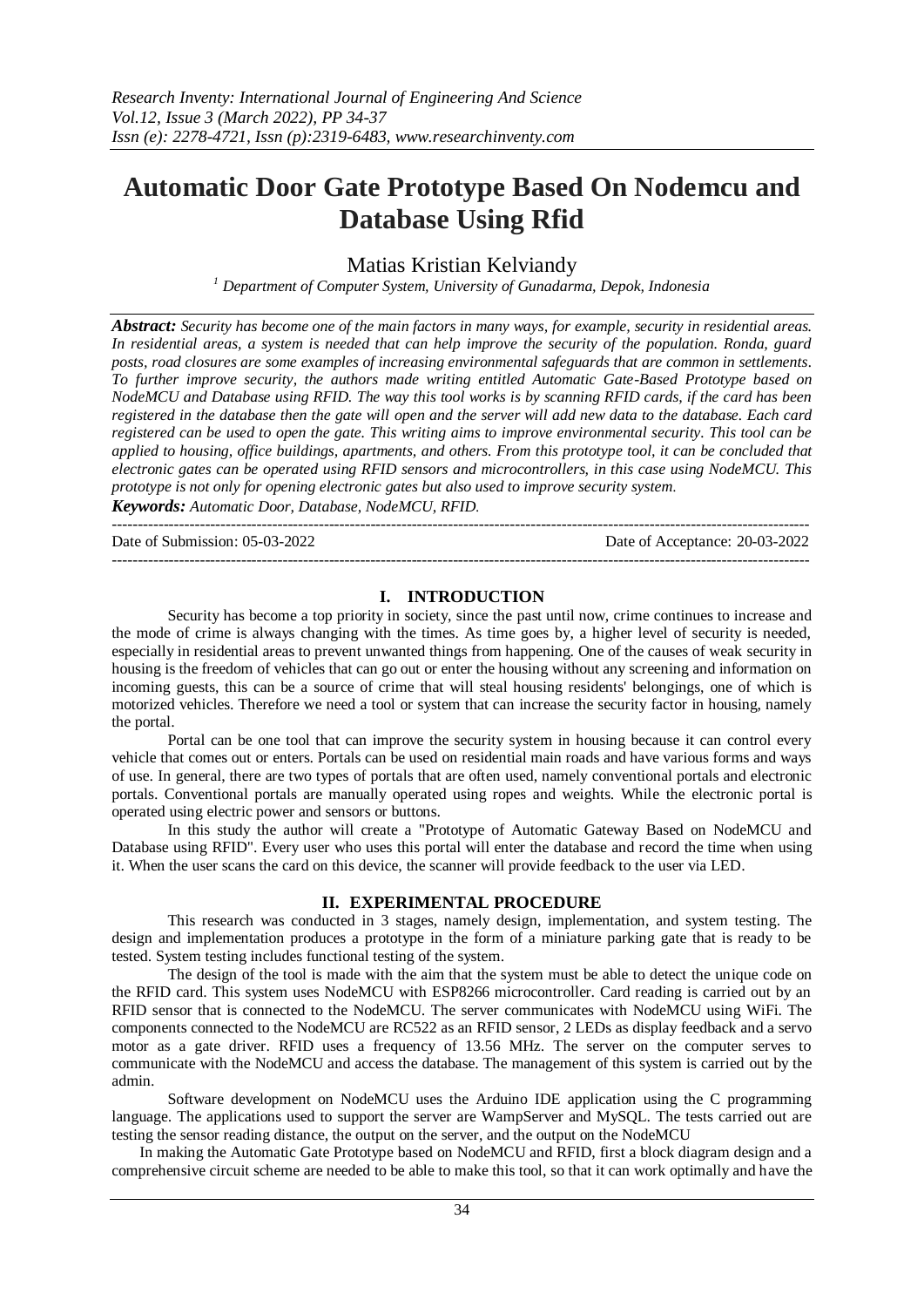desired output. The manufacture of this tool is divided into three blocks which divide the components according to their function, namely input, process, and output. The RFID sensor is used to read the UID (Unique Identifier) on the RFID card and is used to open the electronic gate which in this paper uses a servo instead of the electronic gate and then sends the UID data to be entered into the database..



Figure 1 is a block diagram in which each block has its own function. Activator block as a voltage source to activate all other blocks. The activator block has one voltage input from a 12V adapter, then it will be connected in parallel with the buck converter to turn on the NodeMCU, because the NodeMCU has a maximum voltage of 5V and the servo motor uses 12V. Then in the input block there is an RFID sensor that will scan the RFID card and will send data to the NodeMCU. After that, the NodeMCU will process the data and send it to the database and drive a servo that functions as an automatic gate

## Activator Block

The activator used in this circuit is a 12V adapter which is used to provide voltage for the 12V servo, then parallel it with the buck converter so that the voltage is lowered to 5V to turn on the NodeMCU. Then the RFID sensor gets a voltage of 3.3V from the NodeMCU, because the NodeMCU has a voltage regulator to lower the voltage to 3.3V.

#### Input Block

In this block there is an RC522 RFID sensor. This sensor is installed in a strategic place so that it is easily accessible by vehicle users. This component serves to scan the UID (Unique Identifier) on a compatible RFID card. The scanned UID is then sent to the NodeMCU to be forwarded to the database.

#### Process Block

This process block consists of NodeMcu ESP8266 which has been included in the program in the form of component initialization and digital commands. The Initialization section is used to declare what ports are used in this tool. This program is made to process the incoming data from the RFID sensor and then send it to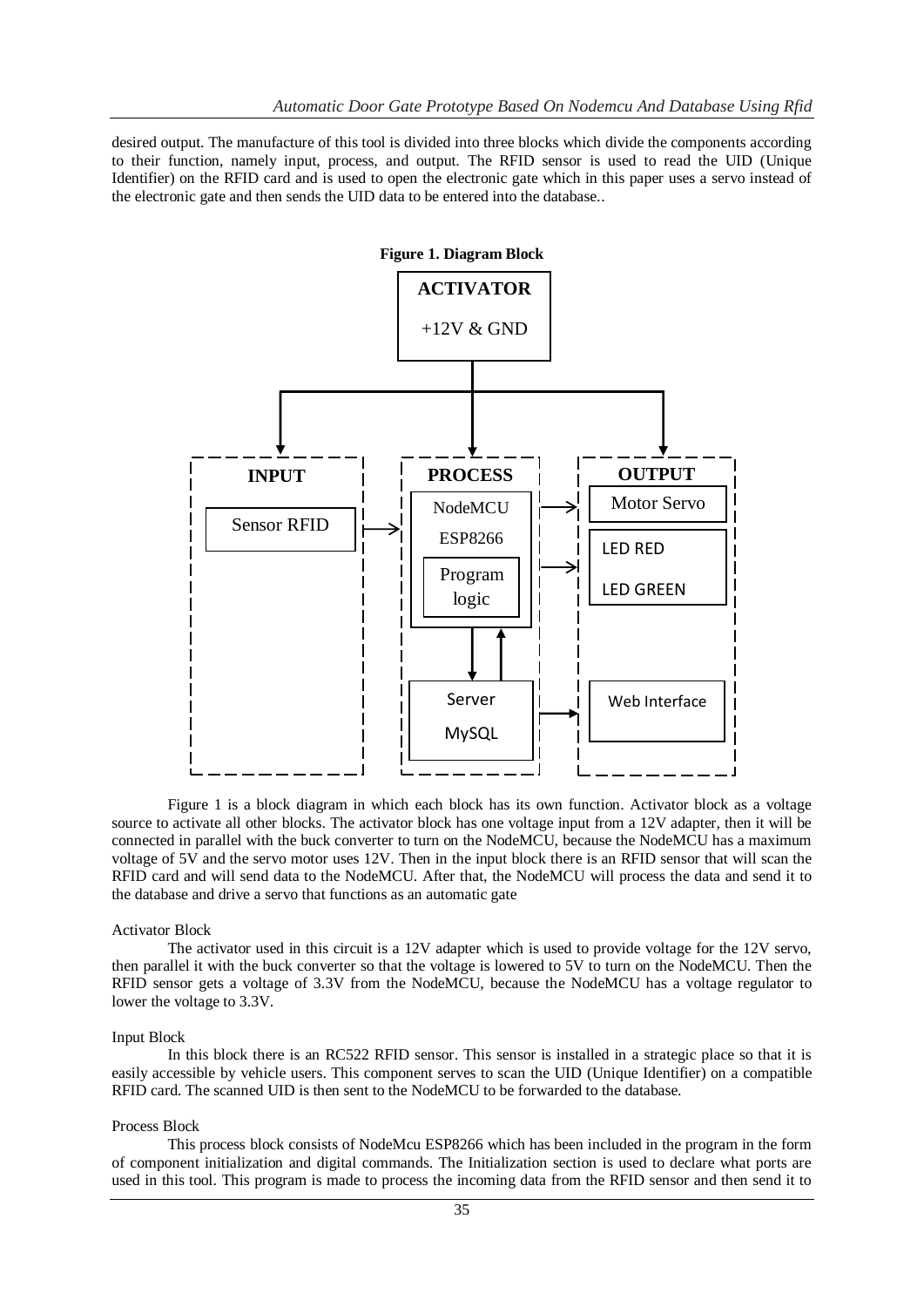the database server. On the server, the data is processed again in order to determine whether the scanned card is registered or not, and will send the data to the NodeMCU so that it can drive the servo.

## Output Block

The output block consists of one servo, two LEDs, and a web address that can be accessed via a browser to view a history list of scanned cards. If the server sends data that the card is not registered then the servo will not move and the red LED will light up. If the server sends data that the scanned card is registered, the NodeMCU will instruct the servo to move and the green LED will light up.

## **III. RESULTS AND DISCUSSIONS**

When testing the tool and taking observational data on the design made, the results obtained that can be observed that the tool can run in good condition and in accordance with the flow of the program made. The following are the test results of the NodeMCU and RFID-Based Automatic Gate Prototype

| <b>Distance</b> | <b>Status</b> | <b>Time</b> |
|-----------------|---------------|-------------|
| (cm)            |               | (Second)    |
|                 | Read          | 0,73        |
| $\mathfrak{D}$  | Read          | 0,79        |
| 3               | Read          | 0,97        |
|                 | No Read       |             |
| 5               | No Read       |             |
| 6               | No Read       |             |

Table 1 Testing the reading distance of the RFID sensor

In testing the RFID sensor scanning distance in table 1, it can be concluded that the maximum distance the card can be read is three centimeters without any obstacles. Scan distance also has little effect on card scanning time.

Furthermore, testing is carried out on the output of the database after the card is scanned. In this test using two cards. One card is already registered in the database and the other is not registered. This test aims to determine whether the server can output correctly on each scanned card.

| No card    | Table 2 Server test table<br>database | <b>Status</b> |
|------------|---------------------------------------|---------------|
| 3221920815 | Match                                 | Registered    |
| 322523315  | Not Match                             | No register   |

Table 2 Server test table

In the server test, the results can be seen in table 3. In the table above it can be concluded that if the card number is registered then there will be a match in the database, so the server will send data to the NodeMCU to open the gate. When the card does not match then the server will send data that the card does not match and will not open the gate.

Next is a test to test the output on the NodeMCU so that it can open the gate and turn on the LED. In this test using two output conditions from the server. The first condition is the condition when the card is registered. While the second condition is when the card is not registered

From the results of this test, the data presented in table 4. When the server conditions provide data that the card is registered, the NodeMCU will move the servo and turn on the Green LED. Meanwhile, when the server provides data that the card is not registered, the NodeMCU will not move the servo and turn on the red LED. In this test, all outputs are in accordance with the design and purpose of making this prototype

# **IV. CONCLUSION**

From the prototype of this tool it can be concluded that the electronic gate can be operated using an RFID sensor and a microcontroller, in this case using a NodeMCU. This prototype is not only used to open electronic gates, but is also used to improve the security system in a housing. Everyone who passes through this gate can be monitored with the help of an identification system connected to the server. In its use, this prototype can be applied to apartment, residential, and office parking lots. Any data recorded in the database can be accessed easily when needed.